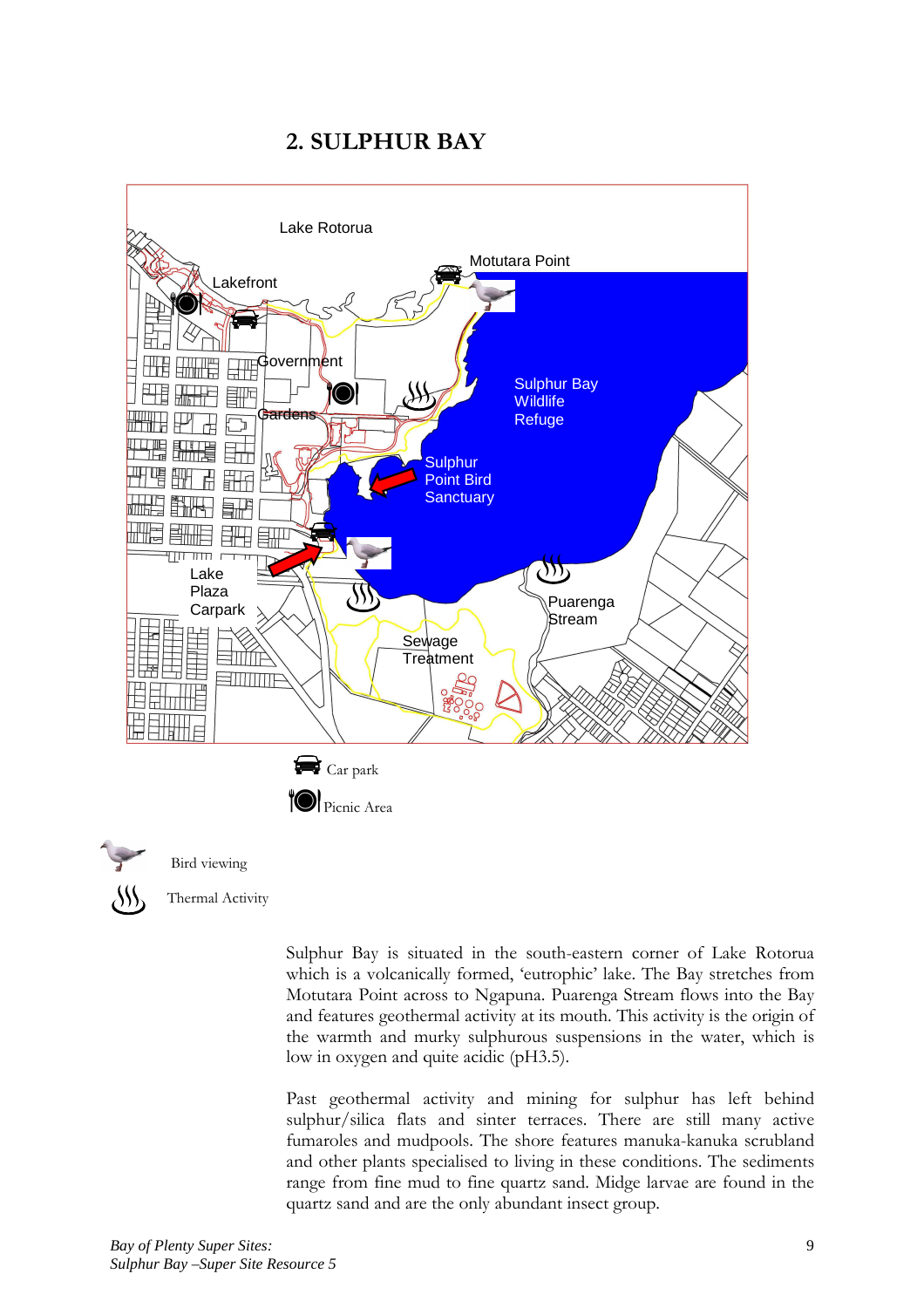## 2.1 HISTORY

There have been some notable battles between Maori tribes that occurred in this area. Utu was once a way of life and on one particular occasion in the early 1600s, a Tuwharetoa war party from Taupo was causing trouble in the area. As they journeyed back to Taupo, a small Ngati Whakaue war party from Mokoia Island pursued them. The Tuwharetoa turned back, bringing reinforcements with them. Te Roro-ote-rangi, chief of the Ngati Whakaue stood his ground and roused his warriors to join him against the Tuwharetoa. In the battle that followed Te Roro-o-te-rangi's brother was killed and his other brother Tunohopu fought strongly against Kaipahu the chief of Tuwharetoa. Because Tunohopu was an equal match for Kaipahu, he was spared and left as the guardian of the lake.

Te Roro-o-te-rangi was captured and taken to Taupo to be paraded as a trophy until he was finally put to his death. Many Ngati Whakaue lost their lives in this battle.

The southern shoreline of this bay was once used as a rubbish dump and also for sulphur mining. The nearby sewage treatment plant discharged effluent into the lake until 1991.

# **2.2 FACILITIES**

There is a walkway from the Lakefront, to Motutara Point, around the Government Gardens, past the Polynesian Pools and Lake Plaza Hotel, and then on past the sewage treatment plant to Sala St along the Puarenga streamside. There are a number of excellent interpretation panels along the way.

Access is easy from many places, but you **must** stay on the tracks due to the danger from thermal activity and sanctuary reserve status. Sinter terraces may look solid but often are not - don't walk on them.

Public toilet facilities can be found at the Lakefront and the Sportsdrome. If visiting the Rotorua Museum of Art and History there are toilets there also. There are playgrounds and picnic areas with big shade trees in the Government Gardens and at the Lakefront

# **2.3 VOLCANIC BEGINNINGS**

Lake Rotorua was formed approximately 220,000 years ago, following an ignimbrite eruption. This was a large, explosive ash eruption whose eruption column collapsed sending the ash in a fast-moving, gas-buoyed cloud across the landscape creating Mamaku Plateau. The roof of the emptied magma chamber collapsed, forming the circular caldera we see today. This subsequently filled with water, forming the lake. The lake level has risen and fallen over time as a result of other eruptions damming the outlet, then subsequently breaching that dam. Evidence of this is seen in the lake terraces on the surrounding hills, depicting the past lake levels. The outlet is now at Ohau Channel which feeds into Lake Rotoiti, then into Kaituna River which flows out to the Bay of Plenty. At one stage, water flowed from the Lake through Hemo Gorge and into the Waikato River. Mokoia Island, Kawaha Point, Mt Ngongotaha, Owhatiura, Hinemoa Point and Pukeroa are rhyolite domes. Rhyolite is formed from very viscous lava high in silica. This lava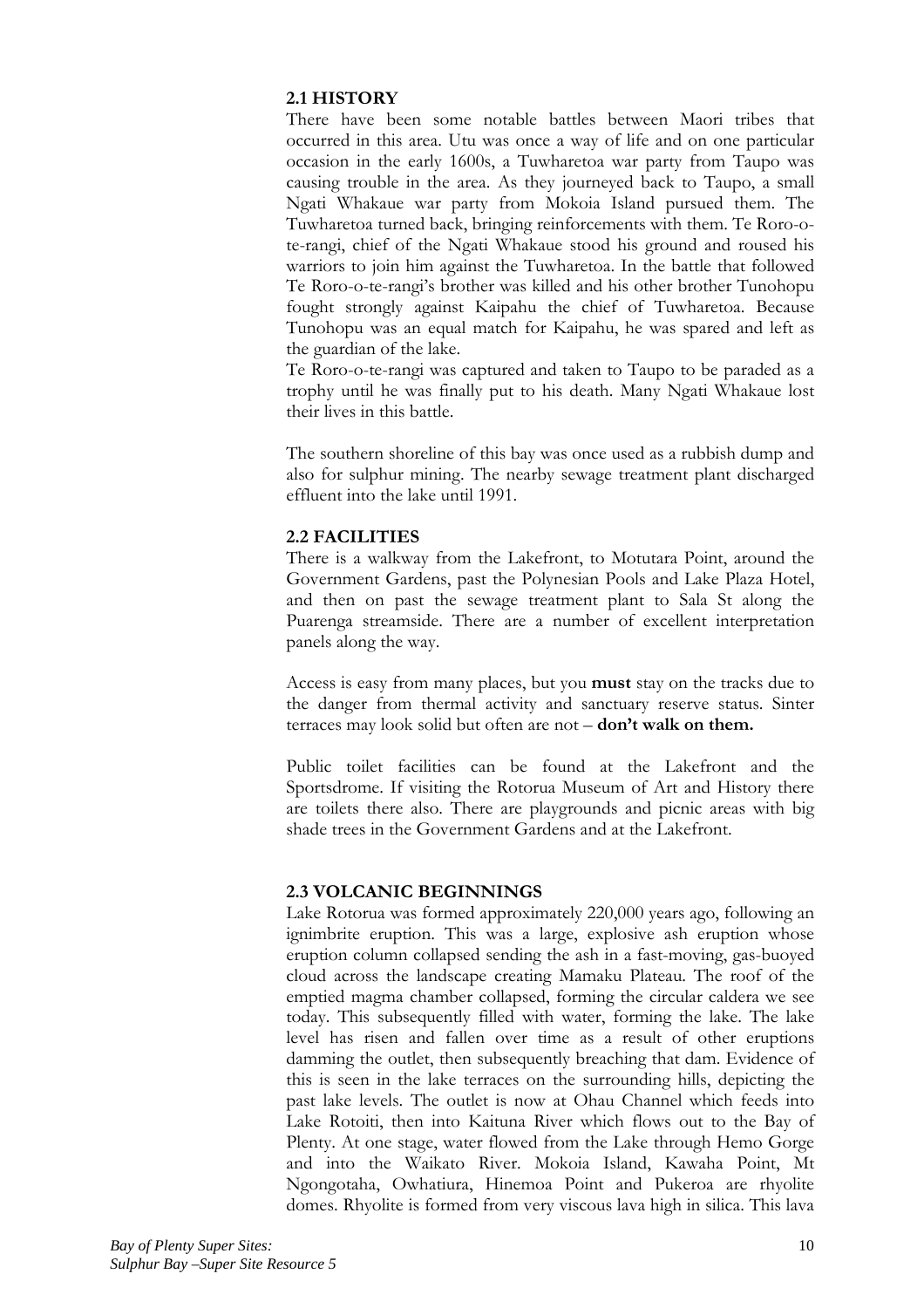was pushed up through faults rather like toothpaste after the initial explosive ignimbrite-producing eruption.

The rocks found around Rotorua result from these ignimbrite and rhyolitic eruptions. They are all high in silica but take on various forms due to the ways they were erupted, the gas content of the lava and the way they cooled. Ignimbrite, rhyolite, obsidian and pumice can be found.



#### 2.4 THE HOT SPOTS

Rainwater and lake water, seep down into the ground and the water is heated by magma. The water dissolves elements from the surrounding rock. The heat causes the fluid to rise and about a kilometre from the surface, boiling occurs as the pressure from the overlying rock is reduced. At various levels, different mineral ores are deposited in fractures caused by the boiling. These mineral ores contain gold, silver, copper, zinc, iron, lead and others. The Waihi mine deposits were formed in the same way.

Acid sulphate features include steaming ground, sulphur domes, mudpools and pools of dirty water. They are produced by steam and gases released by boiling of rising hot fluid. The steam contains water, carbon dioxide and hydrogen sulphide. Hydrogen sulphide is responsible for the rotten egg smell and is toxic. It is a dense gas that accumulates near the ground. When mixed with groundwater and air it changes to sulphur dioxide, which dissolves to make sulphuric acid. This acid reacts with the surrounding rocks and produces colourful clays, sunken features and turbid water.

Chloride features include sinter terraces and flats, springs and geysers. The water comes from deep in the ground, is clear and rich in silica and chloride and has a soapy feel when cool. The silica precipitates to form deposits called sinter. Sinter terraces seen around the lake were formed at a time when the lake level was higher. Chloride pools can be anything from alkaline to acid. The 'Rachel Pool' behind Blue Baths in Government Gardens is the only alkaline chloride pool near to Sulphur Bay.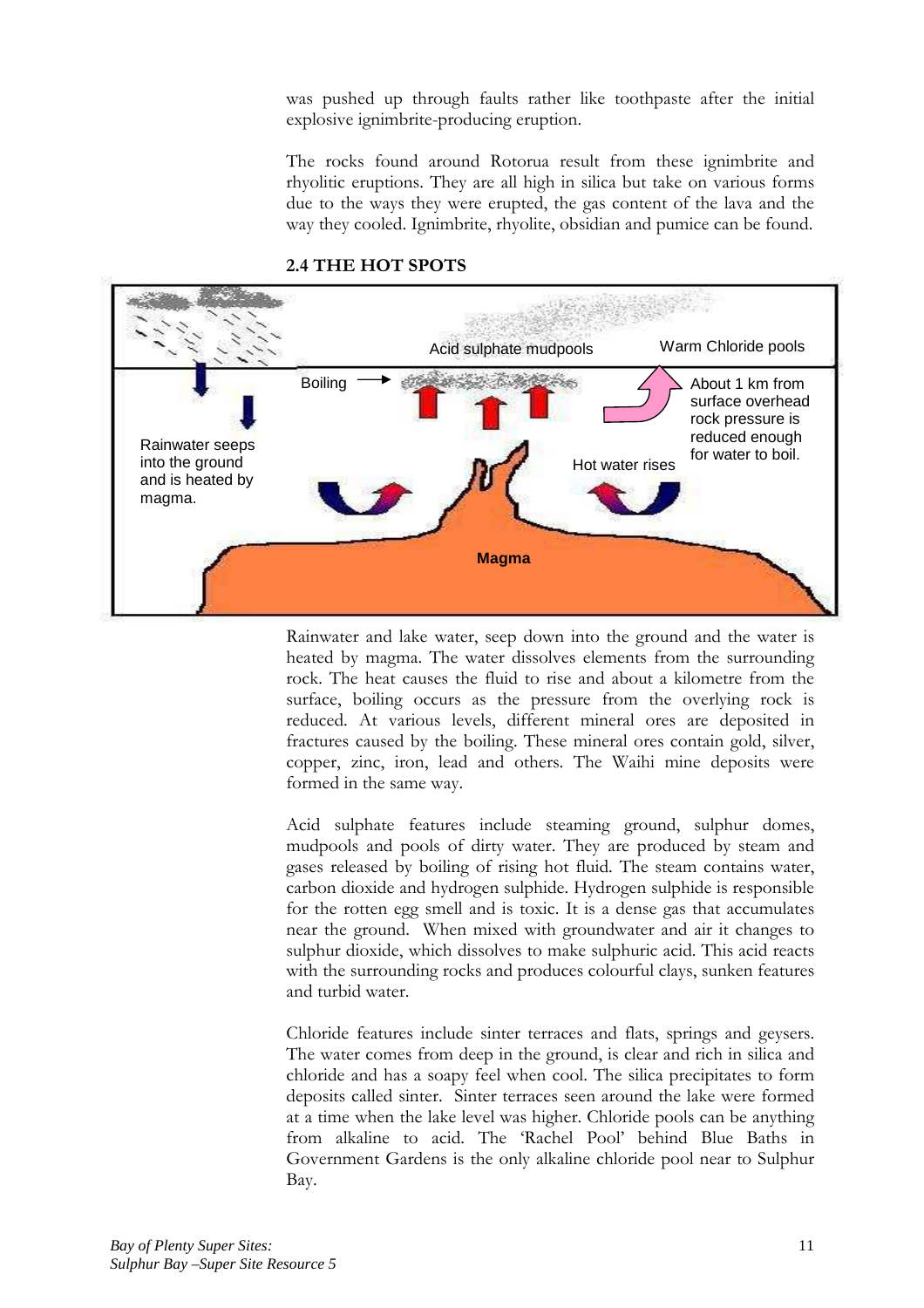## 2.5 LAKES

After a period of stabilising, volcanically formed lakes begin as clean, deep lakes with low sediment and low nutrient concentration -(oligotrophic ) and slowly change to become less clear (turbid) with higher amounts of sediment and nutrient through a process called 'eutrophication'. Eutrophication is a natural process often sped up by human activity in the surrounding catchment such as the disturbance of soil and vegetation and the addition of fertilisers and animal wastes. These activities influence the quality and quantity of water and type of sediment and nutrients reaching the lake. Discharges into the lake via waterways also feature as a source of nutrients. Too much nutrient, especially nitrogen and phosphorus can fuel the growth of undesirable aquatic plants and promote problematic 'algal blooms'.

Lake Rotorua is a eutrophic lake that was rapidly becoming worse, but the Rotorua District Council has done much to reverse this trend. They have stopped discharging effluent from the sewage treatment plant into the lake and now spray it on the Whakarewarewa Forest. They have installed sediment traps to reduce the amount of sediment from stormwater reaching the lake. You can see one of these at the beginning of the Lakefront walk and another near the Lake Plaza Hotel. The change from lakeside septic tanks to sewerage is another move towards improvement. They have also worked on education of the public to eliminate discharge of pollutants into streams and down stormwater drains. Retirement of stream margins by Environment Bay of Plenty is another excellent move towards reduction of nutrients entering the lake.



**Eutrophic Lake (Generalised)** 



**Oligotrophic Lake (Generalised)** 

**Less than 15 metres deep** 

**Clarity poor** 

**Lots of sediment** 

**Tends to stratify in summer, leaving little oxygen for bottom-dwelling fish** 

**More than 25 metres deep** 

**Clarity excellent** 

**Little sediment** 

**Lots of oxygen available at all depths**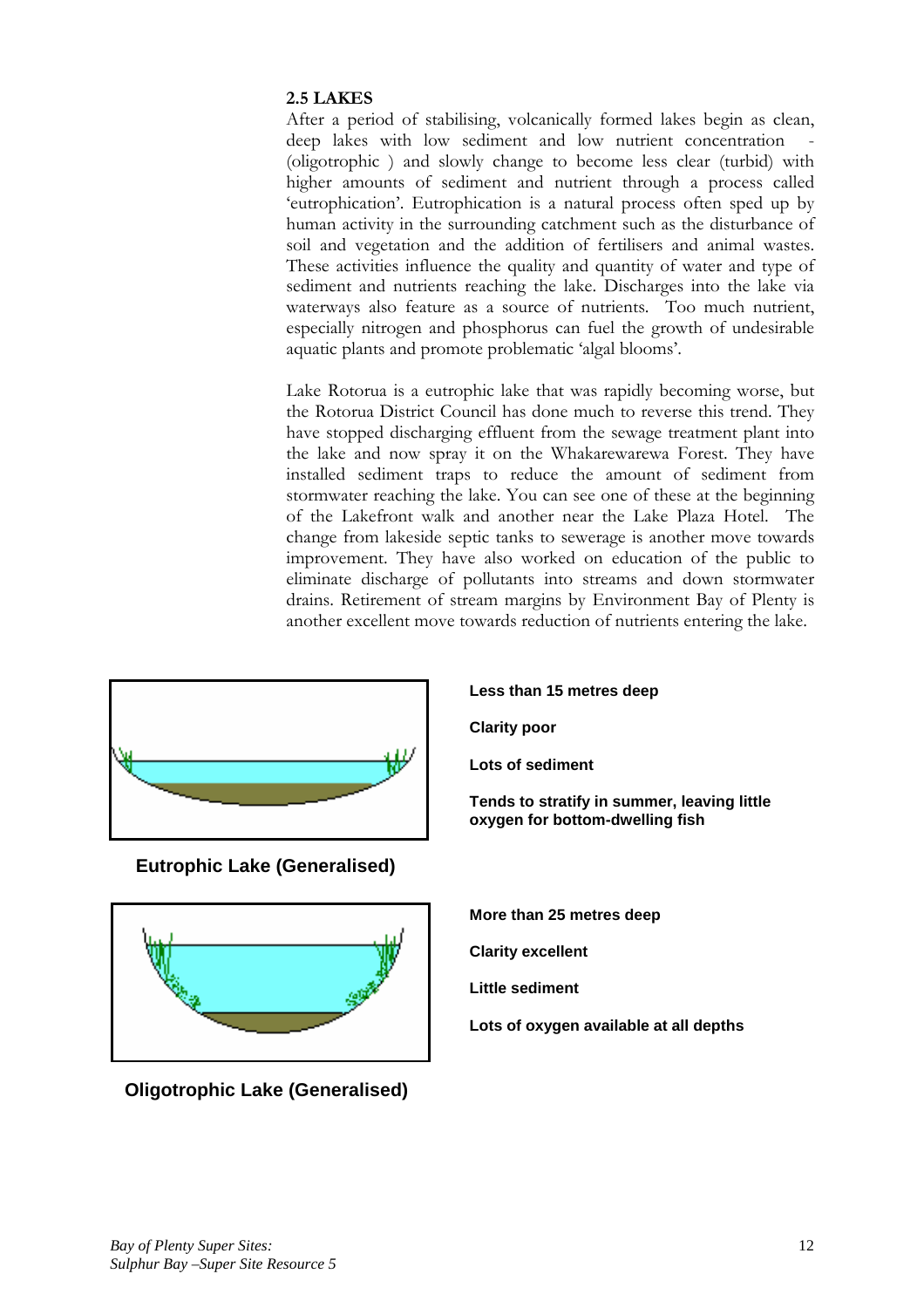### 2.6 BIRDS

Sulphur Bay is a Wildlife Refuge of 145 hectares administered by Department of Conservation, which covers the water only part of the bay. All water bird species are protected here during the hunting season and the use of boats is prohibited throughout the year. Sulphur Point, a small headland protruding into the bay, has Wildlife Sanctuary Reserve status, the highest status of wildlife protection, thus access is not allowed except by permit.

There are  $63$  bird species found in the area  $-45$  are native and 24 are water dependent  $-$  very few of them actually feed in the Bay (few insect larvae and fish would tolerate water of this quality). Warmth, refuge and the proximity of much food in the rest of the lake are likely reasons for birds to be here in such large numbers. Birds have fast metabolic rates and need much energy to fuel flight - geothermal warmth would help conserve energy usually used to keep their bodies warm.

Some 9300 waterbirds were counted on Lake Rotorua in 1991, and in the Year 2000 over 4500 birds were counted in and around Sulphur Bay.

Birds found included: - black-billed gulls, red-billed gulls, Southern black-backed gulls, pied stilts, spur-winged plovers, N.Z. dabchick, N.Z. scaup, grey teal, mallard, black swan, pied shag, little shag, little black shag, Caspian tern, pukeko, feral domestic geese, welcome swallow, white-faced heron, N.Z. shoveler, and banded dotterel. The banded dotterel is a threatened species in gradual decline and the dabchick is classified as sparse.

Sulphur Bay is generally used for roosting and breeding but often not for feeding. Insect larvae found in the sediments of the lake, bullies, smelt, inanga and lakeweed are part of the waterbird diet. Dragonflies, midges and beetles are also consumed. Midge larvae are the only abundant insect group found in the Sulphur Bay sediments. Clouds of midges around the lake margin are testament to this. No lakeweed grows in the Bay with the exception of raupo and rushes on the margins. It is believed that smelt are rendered groggy by the sulphurous and acidic water in Sulphur Bay. The Bay is so acidic that gulls can be seen with feet that have the webs eaten away and they are often seen feeding at the mouth of the Bay along the margin between the sulphurous and cleaner water of the lake. Red-billed and black-backed gulls also make use of the landfill to the South of the city. The black-billed gulls, don't scavenge to the extent that the other gulls do, but they can be seen feeding on insects and worms on agricultural land in the catchment.

### 2.7 PLANTS

Sulphur Bay is a harsh environment for plants, so there is not a great diversity of plants as not many would tolerate the heat, unusual concentrations of minerals and elements and acidity. Geothermal soils are infertile with unusually high levels of sulphur and iron. Not only do the plants have to tolerate poor soil but also they are exposed to steam and toxic gases. Due to the past land uses and disturbances at Sulphur